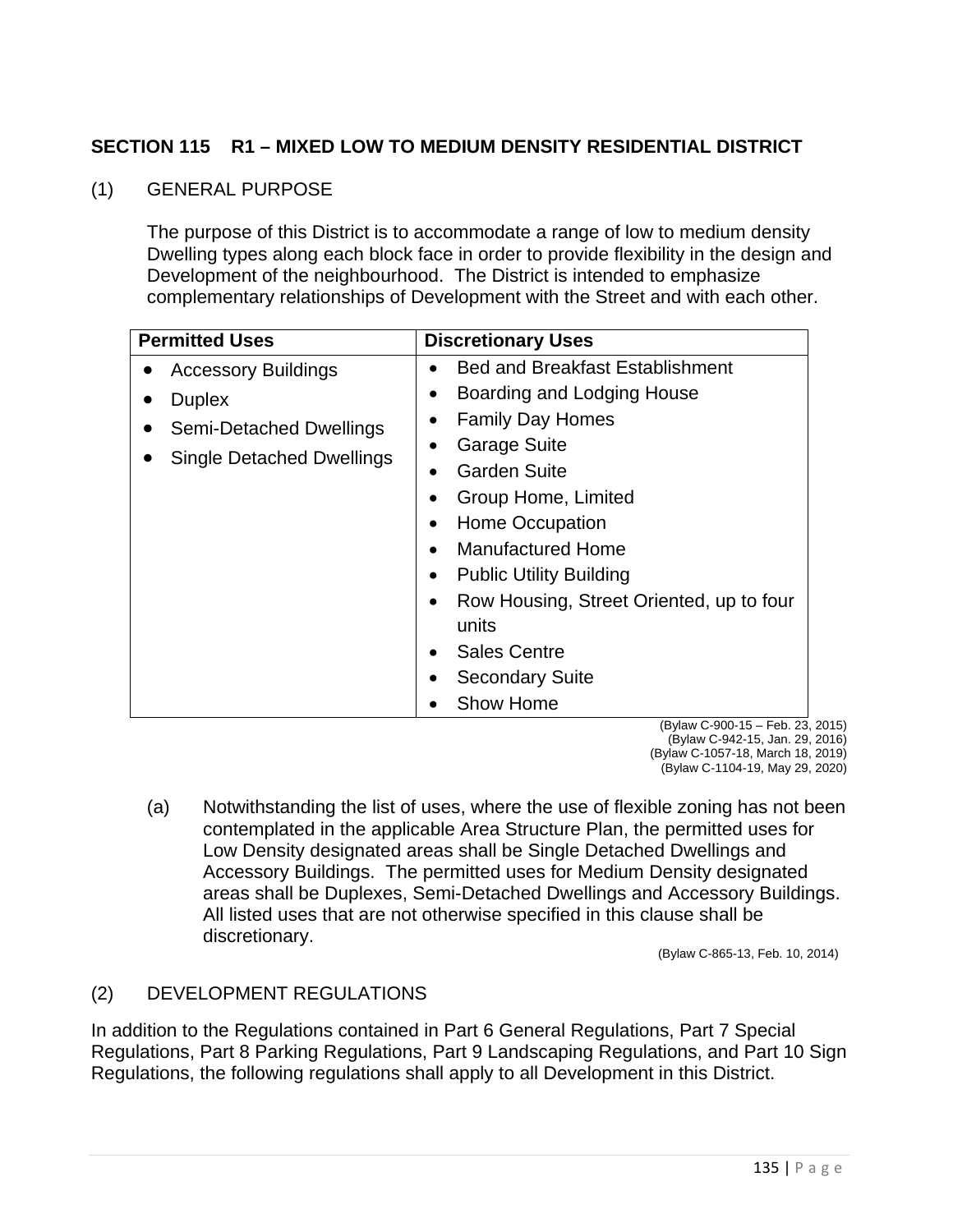|                                         | <b>Site Standard</b>                                                                                                                                                                                                                                                                    |                                                                |  |
|-----------------------------------------|-----------------------------------------------------------------------------------------------------------------------------------------------------------------------------------------------------------------------------------------------------------------------------------------|----------------------------------------------------------------|--|
| Site Width (Minimum):                   | Semi-Detached<br>$\bullet$<br><b>Dwelling</b>                                                                                                                                                                                                                                           | 7.5 <sub>m</sub><br>$\bullet$                                  |  |
|                                         | <b>Street Oriented Row</b><br>Housing                                                                                                                                                                                                                                                   | 5.5 <sub>m</sub><br>$\bullet$                                  |  |
|                                         | <b>Street Oriented Row</b><br>$\bullet$<br>Housing, End Units                                                                                                                                                                                                                           | 6.7 <sub>m</sub><br>$\bullet$                                  |  |
|                                         | All Other Uses without<br>$\bullet$<br>Alley access                                                                                                                                                                                                                                     | 9.0 <sub>m</sub><br>$\bullet$                                  |  |
|                                         | All Other Uses with<br>$\bullet$<br>Alley access                                                                                                                                                                                                                                        | 8.5 <sub>m</sub><br>$\bullet$                                  |  |
| Site Depth (Minimum):                   | $\bullet$<br><b>All Other Uses</b><br>$\bullet$                                                                                                                                                                                                                                         | <b>Street Oriented Row Housing</b><br>25.0 m<br>30.0 m         |  |
| <b>Front Yard Setback</b><br>(Minimum): | <b>Principal Building</b><br>$\bullet$<br><b>Attached Garage</b>                                                                                                                                                                                                                        | 3.0 <sub>m</sub><br>$\bullet$<br>6.0 <sub>m</sub><br>$\bullet$ |  |
| <b>Side Yard Setback</b><br>(Minimum):  | <b>Street Side Yard</b><br>$\bullet$<br><b>All Other Uses</b>                                                                                                                                                                                                                           | 3.0 <sub>m</sub><br>$\bullet$<br>1.2 <sub>m</sub>              |  |
| <b>Rear Yard Setback</b><br>(Minimum):  | Principal Building,<br>$\bullet$<br><b>Corner Site</b>                                                                                                                                                                                                                                  | 4.5 m<br>$\bullet$                                             |  |
|                                         | <b>Attached Garage</b><br>accessed from an Alley,<br><b>Corner Site</b>                                                                                                                                                                                                                 | 3.0 <sub>m</sub><br>$\bullet$                                  |  |
|                                         | <b>Attached Garage</b><br>accessed from an Alley,<br>all Other Sites                                                                                                                                                                                                                    | 6.0 <sub>m</sub>                                               |  |
|                                         | All Other Principal<br><b>Buildings</b>                                                                                                                                                                                                                                                 | 7.0 <sub>m</sub><br>$\bullet$                                  |  |
| Height (Maximum):                       | Three Storeys not to exceed 12.0 m<br>$\bullet$<br>A maximum differential of one Storey allowed<br>between Adjacent Sites                                                                                                                                                               |                                                                |  |
| Density:                                | 25 units per net hectare (minimum)<br>$\bullet$                                                                                                                                                                                                                                         |                                                                |  |
|                                         | An application that proposes a Density lower than the<br>minimum may be permitted if the neighbourhood's<br>average Density remains 25 units per net hectare or<br>higher.                                                                                                              |                                                                |  |
| Site Coverage                           | 50%<br>$\bullet$                                                                                                                                                                                                                                                                        |                                                                |  |
| (Maximum):                              | 57% for Street Oriented Row Housing; this shall only<br>apply to internal Dwelling units with no Side Yard. In<br>cases where the garage is not an integral part of the<br>principal dwelling, the Dwelling shall not exceed 40%<br>coverage at 57%.<br>(Bylaw C-865-13, Feb. 10, 2014) |                                                                |  |
| <b>Amenity Area</b><br>(Minimum):       | 7.5 m <sup>2</sup> per Dwelling for Duplexes and Row Housing<br>for private outdoor Amenity Area                                                                                                                                                                                        |                                                                |  |

(Bylaw C-1025-17, March 5, 2018)

(Bylaw C-1060-18, March 18, 2019)